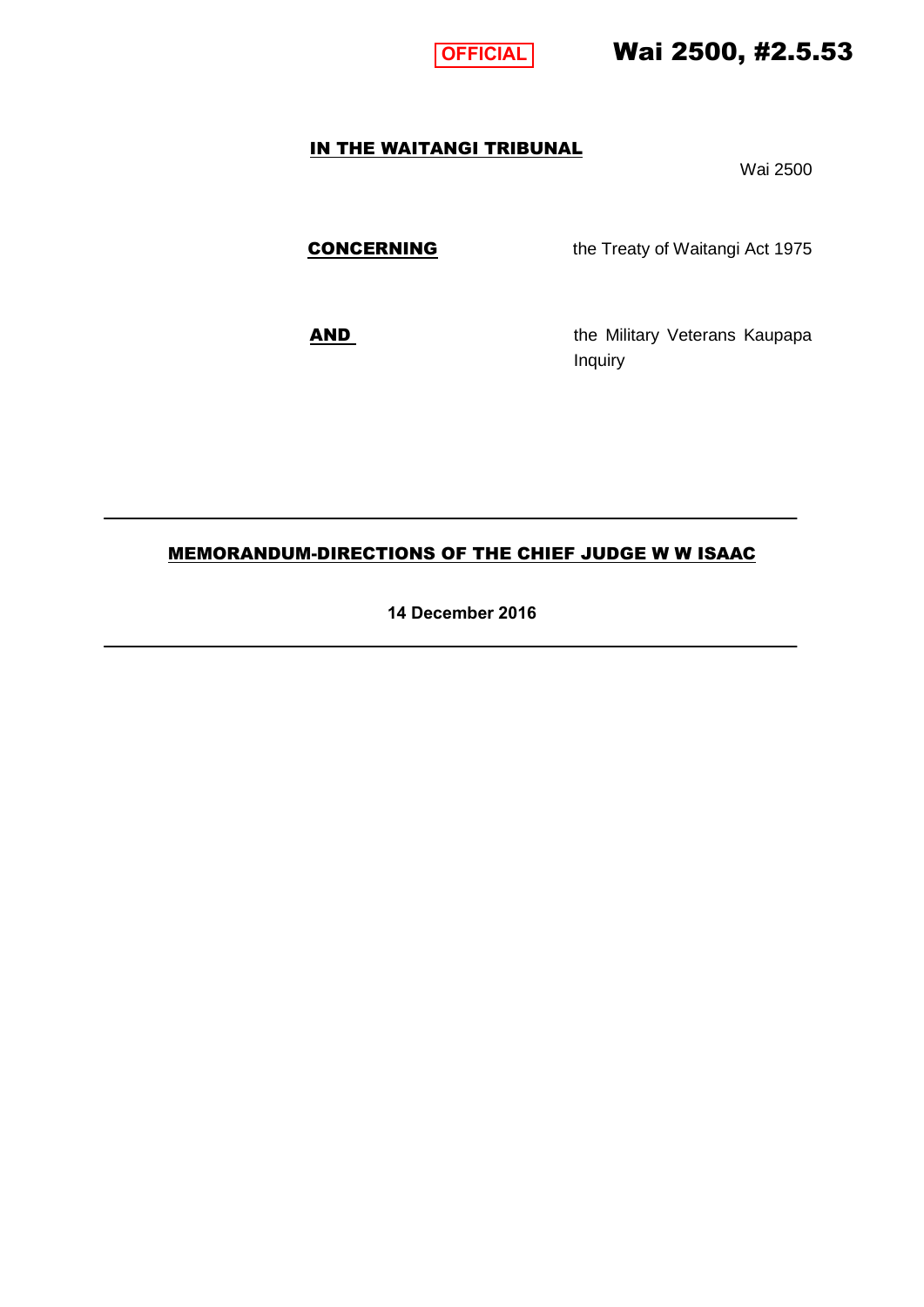#### **Introduction**

- 1. This memorandum-directions addresses the eligibility of the following claims to participate in the Military Veterans Inquiry (Wai 2500):
	- (a) Wai 1978, the Hauturu Waipuna C Block (Herbert) claim;
	- (b) Wai 1477, the Emma Gibbs Smith and Whānau (Bay of Islands) claim;
	- (c) Wai 144, the Ruapani Lands claim;
	- (d) Wai 549, the Ngāpuhi Land and Resources claim;
	- (e) Wai 874, the Mangatu Block claim;
	- (f) Wai 1196, the Tongariro Power Development Scheme Lands claim;
	- (g) Wai 1314, the Ngai Tawake claim;
	- (h) Wai 1501, the Petunia Taylor Te Rohe Pōtae claim;
	- (i) Wai 1526, the Mahurehure claim;
	- (j) Wai 1528, the Descendants of Te Kauwhata claim;
	- (k) Wai 1536, the Descendants of Te Kemara Uri o Maikuku rāua ko Hua claim;
	- (l) Wai 1954, the Descendants of Rongopai Haika and Atareria Heta Te Kauwhata claim;
	- (m)Wai 1968, the Tutamoe Pā claim;
	- (n) Wai 2072, the Ihutai Lands (Robinson and Others) claim;
	- (o) Wai 2206, the Ngā Wahapu o Mahurangi Ngāti Whātua/Ngā Puhi claim;
	- (p) Wai 1092, the Ūpokorehe claim.

#### **The claim amendments**

#### *Military veteran grievances*

- 2. The claimants seeking to amend the above claims and the military veteran grievances they raise are summarised in turn.
- 3. The *Wai 1978* claim was filed on 28 August 2008 by Fred William Herbert on behalf of himself and Ngāti Paretekawa, Ngāti Ngutu, Ngāti Te Mawe and Ngāti Ruanui hapū. On 29 September 2014, the claimant filed an amended statement of claim seeking to add, amongst other grievances, historical military veteran allegations. The claimant alleges that in breach of its duties under the Treaty of Waitangi, the Crown failed to ensure that Māori service personnel were afforded the same treatment and benefits under the Crown's rehabilitation and land resettlement schemes, after World War II.
- 4. The *Wai 1477* claim was filed on 1 July 2008 by Emma Gibbs Smith on behalf of herself and the whānau of Waitangi Horotutu me Taputaputa o Pahi, Ngare Raumati, Te Uri o Ngongo, Ngāti Kawa, Ngāti Rahiri, Ngāti Hine and Ngāti Toki. On 23 September 2016, the claimant filed an amended statement of claim seeking to add historical Māori military veteran allegations. The claimant alleges that the Crown failed to protect Māori soldiers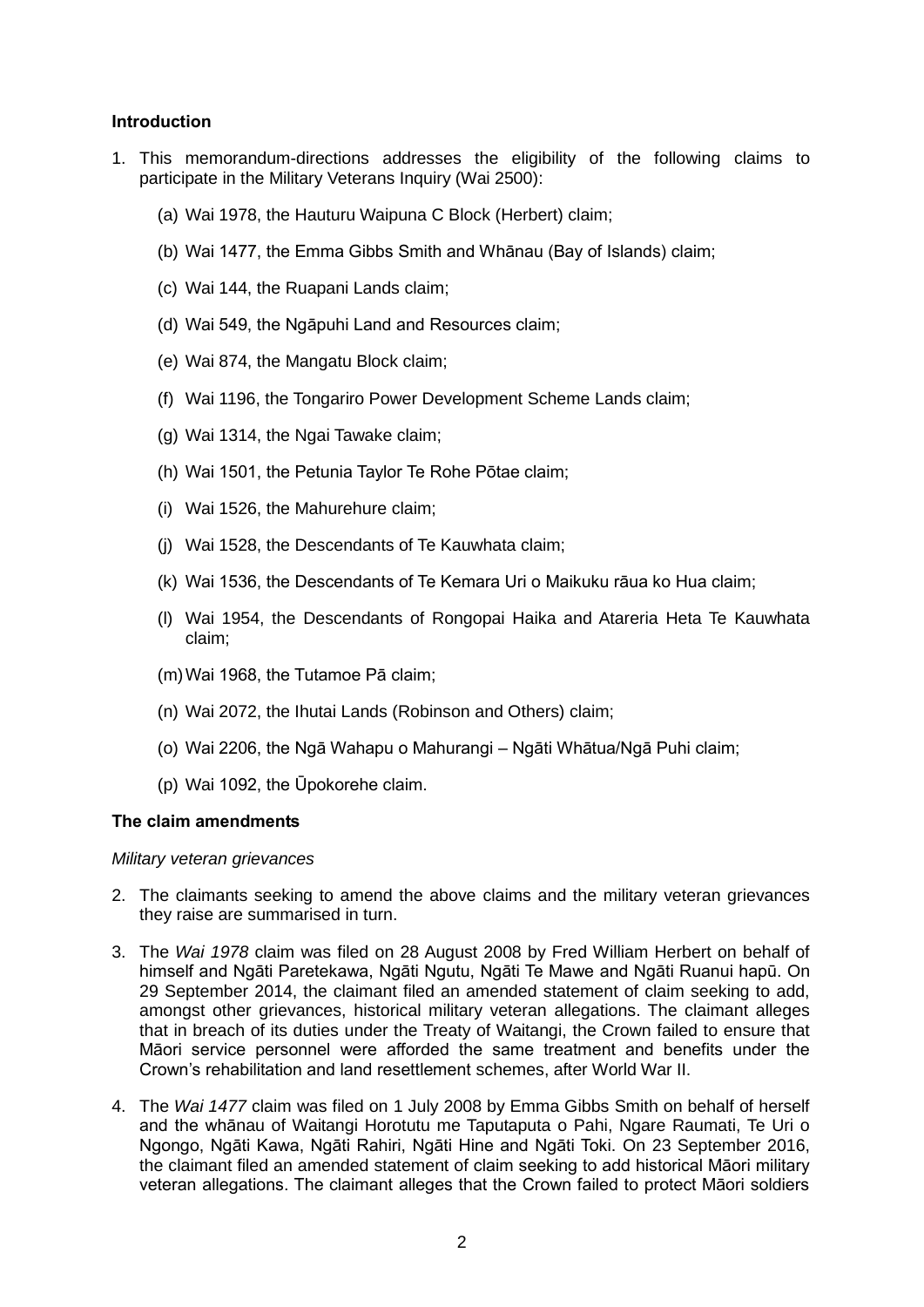from the debilitating psychological effects of war, to provide proper assistance and care in rehabilitation upon return from active duty, and to protect Māori from racism within the New Zealand Defence Force.

- 5. The *Wai 144* claim was filed on 26 April 1990 by Vernon Winitana and others on behalf of the Panekiri Tribal Trust Board. On 22 September 2016, the claimant filed an amended statement of claim seeking to add military veteran allegations relating to the treatment of soldiers from Ngāti Ruapani during World War II and the Vietnam War.
- 6. The *Wai 549* claim was filed on 3 October 1995 by Rudy Taylor and Haakopa Tangihaere Te Whata on behalf of Ngāpuhi iwi and hapū. On 23 September 2016, the claimants filed an amended statement of claim seeking to add military veteran grievances relating to World War I, World War II and the Vietnam War. The allegations concern the Crown's failure to recognise the claimants' participation and service by way of rehabilitation, support or proper care, as well as soldier resettlement grievances and intergenerational loss of leadership due to participation in the Crown's military war efforts.
- 7. The *Wai 874* claim was filed on 21 July 2000 by David Brown on behalf of Te Iwi Ngariki. On 22 September 2016, the claimant filed an amended statement of claim seeking to add military veteran grievances relating to the the Boer War, World War I, World War II, the Korean War and the Vietnam War. The claimant alleges that Crown legislation and policies in relation to Army conscription destabilised the traditional leadership structures of Ngariki Kaiputahi. The claimant also alleges grievances in relation to land confiscation and soldier resettlement, post-traumatic stress disorder (PTSD), mental health problems and alcoholism as a result of military service, and the use of Agent Orange during the Vietnam War.
- 8. The *Wai 1196* claim was filed on 26 August 2004 by Merle Maata Ormsby, Tiaho Pillot, Daniel Ormsby and Manu Patena on behalf of the descendants of Te Taawhi and Rauaiterangi Mary Patena of Ngāti Tuwharetoa and Ngāti Hikairo. On 23 September 2016, the claimants filed an amended statement of claim seeking to add military veteran allegations. The allegations concern the Crown's failure to rehabilitate and provide proper care and assistance to Māori soldiers upon return from active duty, to provide sufficient medical treatment, to ensure fair allocation of land regarding soldier resettlement schemes, and to adequately equip and protect their soldiers from exposure to Agent Orange and contraction of diseases.
- 9. The *Wai 1314* claim was filed on 13 December 2005 by Kyle Hoani and Atareira Heihei on behalf of Ngai Tawake. On 23 September 2016, the claimants filed an amended statement of claim seeking to add military veteran allegations. The claimants allege that the Crown failed to support the claimants both during and after service; to provide Ngai Tawake veterans with the same rights as those provided to their non-Māori counterparts; to provide sufficient health care and rehabilitation support to Ngai Tawake veterans; and to mitigate the economic impact of war on Ngai Tawake.
- 10. The *Wai 1501* claim was filed on 7 August 2008 by Petunia Taylor. Miki Apiti, Ron Boss Mahara and Phillip Mahara were added as named claimants on 3 April 2012. On 23 September 2016, the claimants filed an amended statement of claim seeking to add military veteran allegations. They concern the Crown's failure to adequately care for Vietnam veterans and their families on return from service; to protect those same veterans from vilification; and to repatriate fallen soldiers. The claimants also raise issues concerning conscription and the subsequent imprisonment of Waikato Māori for failing to appear and participate in training when balloted in 1918.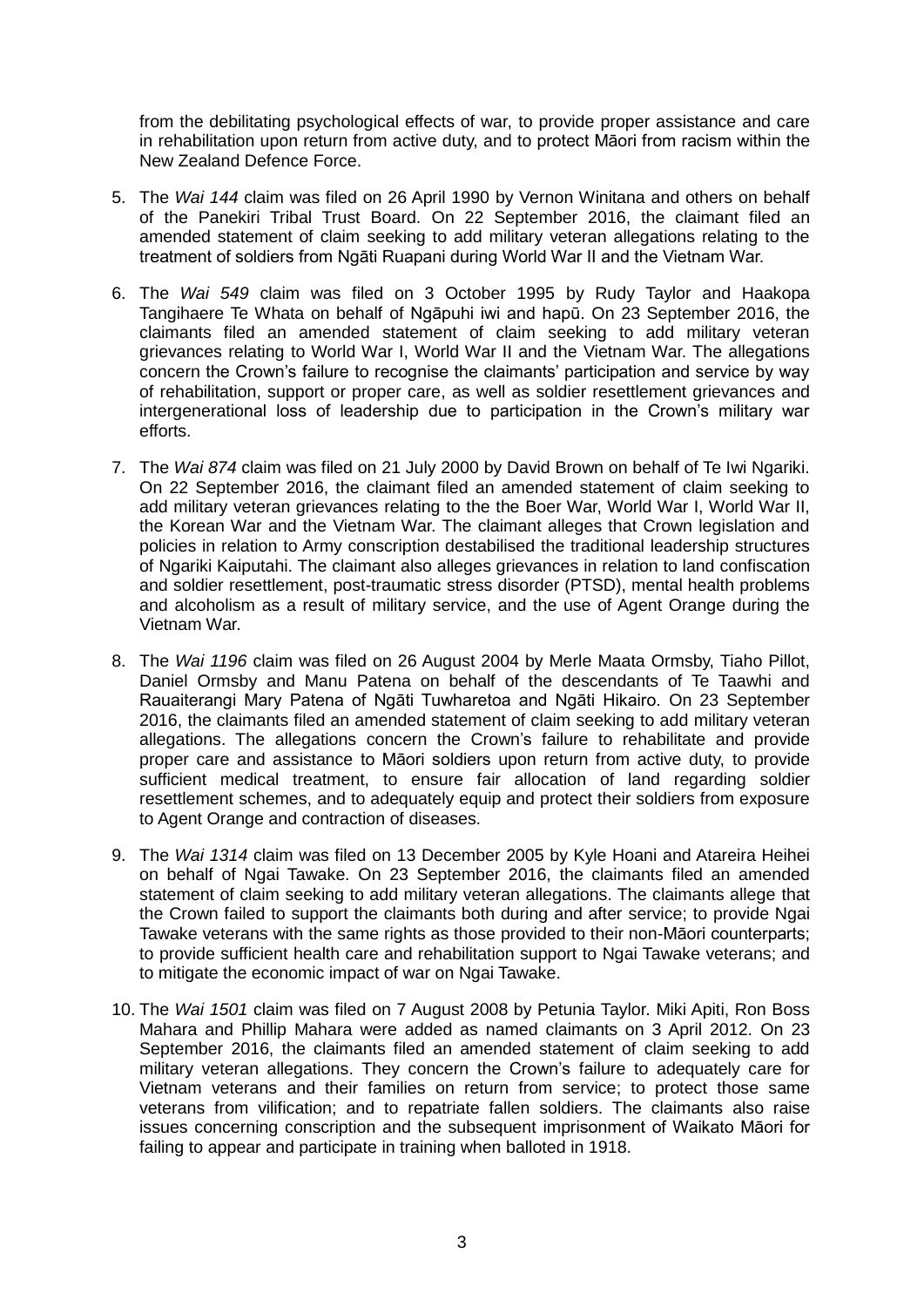- 11. The *Wai 1526* claim was filed on 1 September 2008 by Patu Hohepa and Claire Morgan for and on behalf of Te Mahurehure. On 4 March 2016, Te Ipuwhakatara Absolum was added as a named claimant. On 23 September 2016, the claimants filed an amended statement of claim seeking to add military veteran allegations. The claimants allege that the Crown failed to ensure that Te Mahurehure servicemen had access to their ritenga; to provide adequate rehabilitation, assistance, support and care to Te Mahurehure military veterans; and to provide for their and their families' health and wellbeing.
- 12. The *Wai 1528* claim was filed on 1 September 2008 by Carmen Hetaraka on behalf of the tupuna and descendants of Te Kauwhata. On 23 September 2016, the claimants filed an amended statement of claim which included the addition of military veteran allegations. The amended statement of claim alleges that the Crown failed to support the claimants both during and after war service; to provide Te Kauwhata veterans the same rights as their non-Māori counterparts; to provide sufficient health care, rehabilitation, support and care to Te Kauwhata veterans; to prevent the alienation of land belonging to Te Kauwhata descendants during their military service; and to mitigate the economic impact of war on Te Kauwhata Māori.
- 13. The *Wai 1536* claim was filed on 31 August 2008 by Maryanne Cheryl Baker on behalf of the descendants of Te Kemara uri o Maikuku rāua ko Hua. On 23 September 2016, the claimants filed an amended statement of claim seeking to add military veteran issues. The claimants allege that the Crown failed to provide adequate training to the claimant's tupuna; to afford the appropriate rank and protection to the claimant's tupuna; to provide sufficient medical care to Māori soldiers wounded in action; to provide sufficient counselling, treatment, financial and pastoral support for veterans and their families; to afford the same benefits to Māori soldiers under the Land Settlement Scheme as given to their Pākehā counterparts; and to protect Māori land belonging to returned Māori soldiers.
- 14. The *Wai 1954* claim was filed on 1 September 2008 by Hepi Haika, Mere Waikanae Hoani and Vania Haika on behalf of themselves and the descendants of Rongopai Haika and Atareira Heta Te Kauwhata. On 23 September 2016, the claimants filed an amended statement of claim seeking to add of military veteran issues. The claimants allege that Mohi Hoani did not receive proper financial and rehabilitative support for integration back into his community when he returned from service.
- 15. The *Wai 1968* claim was filed on 28 August 2008 by Reuben Porter on behalf of Ngati Rokeka, Ngati Pakahi, Nga Hapu o Wharo te Oneroa a Tohe, Nga hapu o Te Rarawa and Nga whanau o Unaiki Mare. On 23 September 2016, the claimants filed an amended statement of claim seeking the addition of military veteran issues. The issues concern the inadequacy of the Crown's soldier settlement schemes and the Crown's failure to protect Māori from the psychological effects of war and from racism within the New Zealand Defence Force.
- 16. The *Wai 2072* claim was filed on 29 August 2008 by Mereana (Ngahiraka) Robinson (nee Witana), Makarita (Waitohi-o-Rangi) Tito (nee Witana) and others on behalf of the Te Ihutai hapu and all descendants of the claimants' tupuna Witana Paapahia, Pangari, Aporo and Toki Pangari. On 23 September 2016, the claimants filed an amended statement of claim seeking the addition of military veteran issues. The claimants allege that the Crown failed to protect Māori from racism within the New Zealand Defence Force; to provide protection from the psychological effects of war and the requisite rehabilitative care; to prevent exposure to toxic chemicals; to ensure Māori veterans were allocated land under the soldier rehabilitation programmes; to actively protect the mana and tikanga of Māori during repatriation; to provide sufficient medical treatment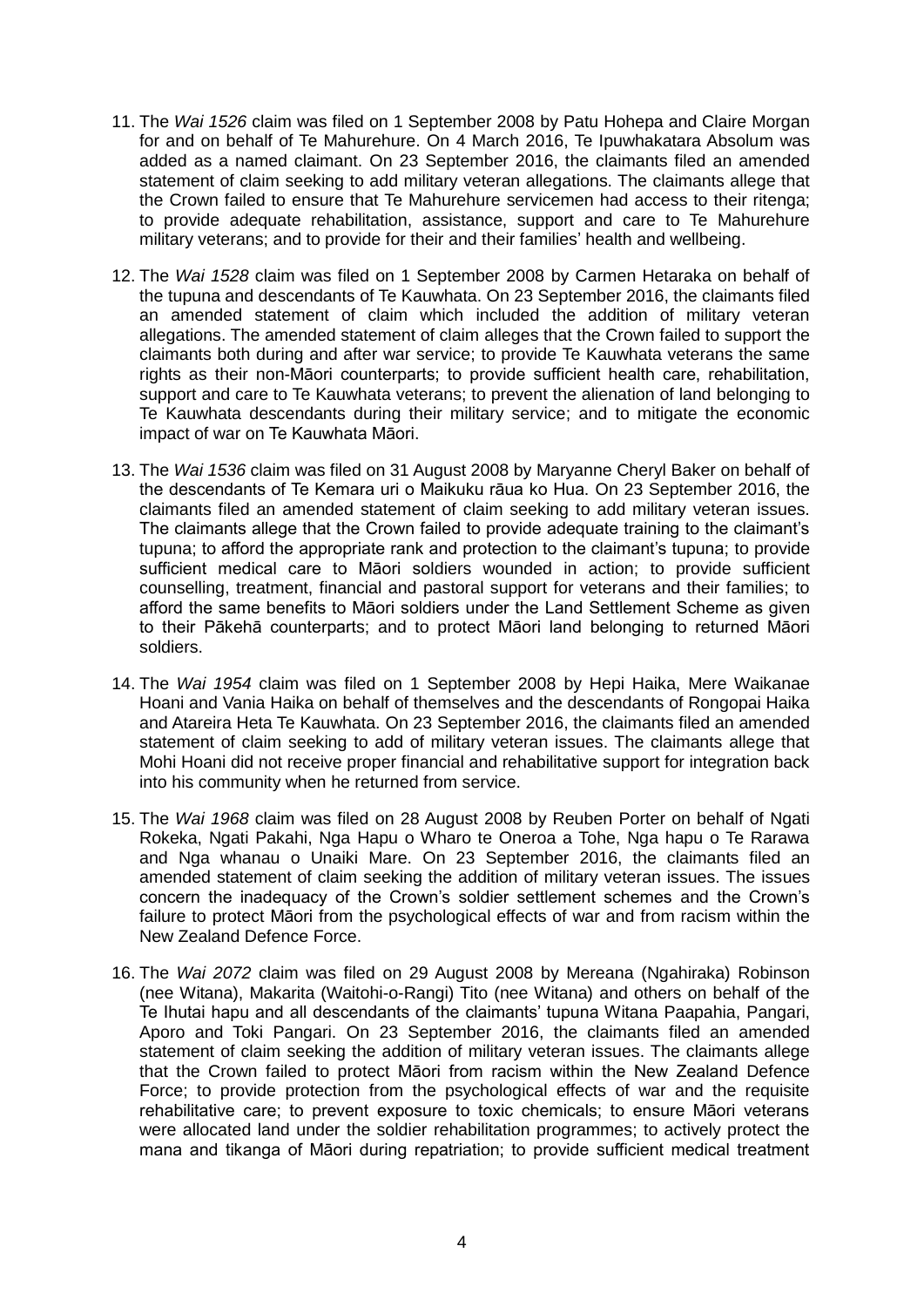during and following active service and that it enlisted minors in the New Zealand Defence Force.

- 17. The *Wai 2206* claim was filed on 29 August 2008 by Charlene Walker-Grace on behalf of herself and Te Hokingamai e te iwi o Mahurangi and Nga Wahapu o Mahurangi (Ngati Whatua/Ngapuhi). On 23 September 2016, the claimants filed an amended statement of claim seeking the addition of military veteran issues. They allege that the Crown failed to protect Māori from racism within the New Zealand Defence Force; to provide protection from the psychological effects of war and the requisite rehabilitative care; to ensure Māori veterans were allocated land under the social rehabilitation programmes; to actively protect the mana and tikanga of Māori during repatriation; and to provide sufficient medical treatment during and following active service.
- 18. The *Wai 1092* claim was filed on 10 November 2003 by Charles Aramoana (deceased), Sandra Jeanette Kari Kari Aramoana, Wayne Aramoana, Wallace Aramoana, Lance Reha, Gaylene Kohunui and Kahukore Baker on behalf of themselves and Upokorehe hapu, Ngati Raumoa, Roimata Marae Trust and Upokorehe. On 22 September 2016, the claimants filed an amended statement of claim seeking the addition of military veteran issues. The claimants allege that the Crown failed to protect soldiers of Nga Uri o Te Upokorehe during and following their service. This consequently destabilised traditional leadership structures and, for some, leading to poverty.
- 19. The *Wai 919* claim was filed on 20 February 2001 by Heremoananuiakiwa Kingi, Poihakina Kira, Iwa Alker, Leo Mita Bowman, Ivy Williams, Marie Williams and Tangihaere Kingi on behalf of Ngatitupango hapu. On 23 September 2016, the claimants filed an amended statement of claim seeking the addition of military veteran issues. The claimants allege that the Crown did not recognise the claimants' military service by failing to provide appropriate rehabilitation and support their return from military service. Other allegations concern the inadequacy of the Crown's soldier resettlement scheme and the impact the absence of servicemen had in the preservation of Ngāi Tupango culture, knowledge and language.

#### *Participation in other current inquiries in preparation or hearing*

- 20. The Wai 1477, 549, 1314, 1526, 1528, 1536, 1954, 1968, 2072, 2206 and 919 claims are participating in the Te Paparahi o Te Raki District Inquiry (Wai 1040), currently in hearing. The Wai 1978 claim is participating in the Taihape District Inquiry, which is in interlocutory proceedings in preparation for hearing. The Wai 1196 claim is participating in the Taihape Inquiry and also in the Porirua ki Manawatū District Inquiry, which is in its research phase.
- 21. All the claims under consideration were filed on or before the deadline of 1 September 2008 for the submission of new historical claims that arose before 21 September 1992 or of historical amendments to existing claims that arose on or after 21 September 1992.

#### **The Crown's response**

22. On 7 October 2016, the Crown filed a memorandum on the eligibility of the above claims to participate in the Military Veterans Inquiry (Wai 2500, #3.1.508).

#### *Amended statements of claim*

23. In relation to amended statements of claim generally, the Crown continues to submit that section 6AA of the Treaty of Waitangi Act 1975 does not permit, by way of an amended statement of claim, the addition of a new historical cause of action to an existing historical claim. As each of the above claims did not contain causes of action relating to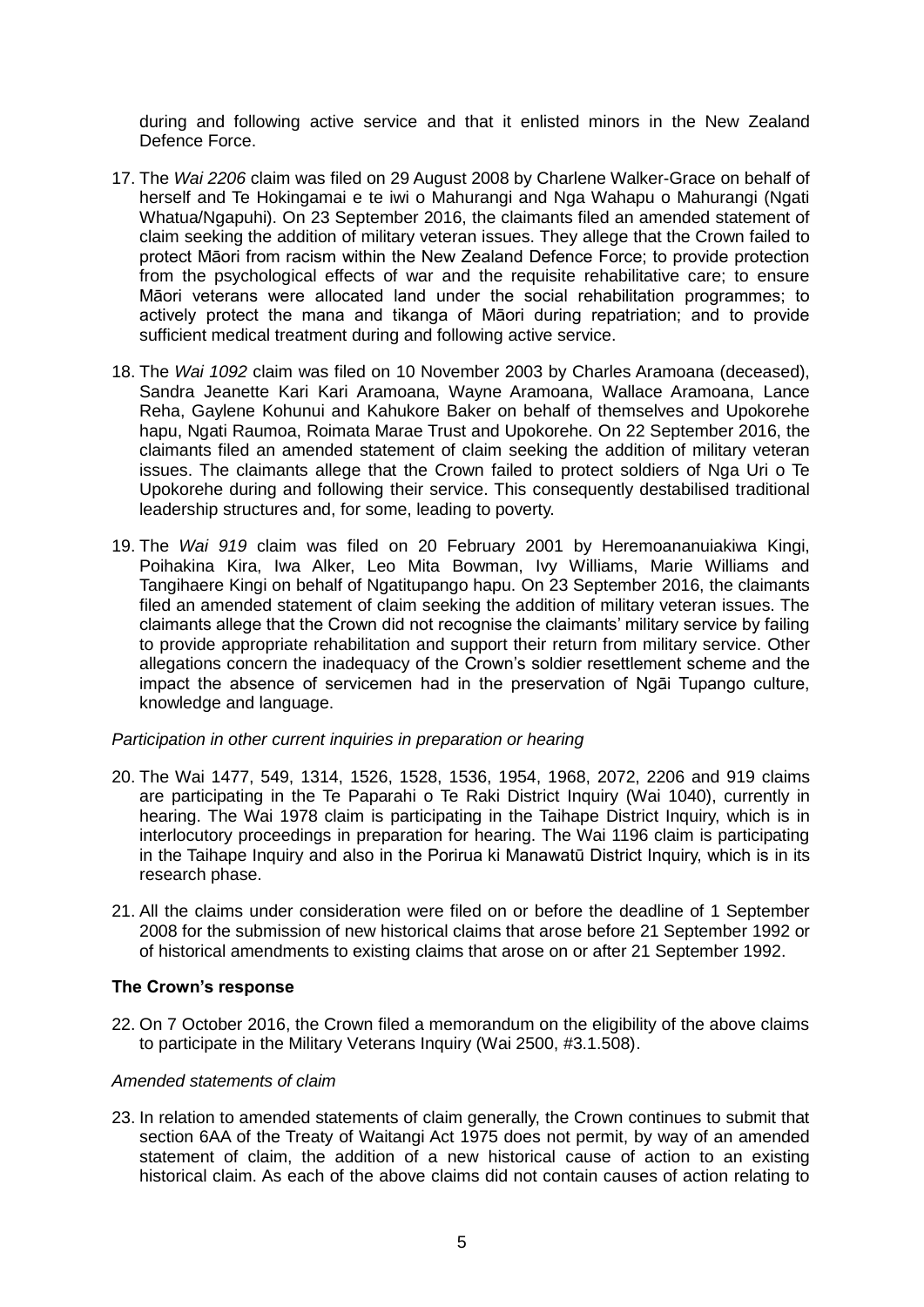military veteran issues prior to the introduction of section 6AA, the Crown contends that they are therefore not eligible to participate in the Military Veterans Inquiry.

#### *Claims potentially affected by Treaty settlements*

- 24. The Crown raises settlement issues with three of the amended statements of claim. In respect of the Tutamoe Pā claim (Wai 1968) and the Ngāpuhi Land and Resources claim (Wai 549), the Crown submits that the claims have been settled, to the extent that the former relates to Te Rarawa and the latter to Te Roroa, by the Te Rarawa Claims Settlement Act 2015 and the Te Roroa Claims Settlement Act 2008. Counsel considers that the amended claims fail to provide enough information to determine whether the claim is made through their Te Rarawa and Te Roroa whakapapa respectively, and that their eligibility cannot therefore yet be determined.
- 25. In respect of the Te Rohe Pōtae claim (Wai 1501), Crown counsel acknowledges that the claim is already participating in the Military Veterans Inquiry, but cautions that grievances relating to raupatu were settled under sections 8-9 of the Waikato Raupatu Claims Settlement Act 1995 and are outside the Tribunal's jurisdiction.

#### **Discussion and decisions**

#### *Amended statements of claim*

26. In memorandum-directions dated 1 April 2016, I set out my views in respect to s 6AA of the Treaty of Waitangi Act 1975. In brief, I found that the plain meaning of the section is that claimants may amend a pre-deadline historical claim 'in any way'; that is, no restrictions as to grounds of action are placed on the ability of claimants to amend their historical claims so as to add new historical grievances (Wai 2500, #2.5.29). This view has not changed and I therefore conclude that to the extent the Tribunal's jurisdiction is not excluded by settlement legislation, the claims seeking inclusion are eligible to participate in the Military Veterans Inquiry. The amendments will therefore be registered.

#### *Claims potentially affected by Treaty settlements*

27. In memorandum-directions of 15 July 2015, I stated that in general terms the Tribunal retains jurisdiction under s 6 of the Treaty of Waitangi Act 1975 to inquire into claims of individual Māori veterans or groups of Māori veterans, notwithstanding that those claimants may whakapapa to a group whose historical claims have been settled (Wai 2500, #2.5.15 at [76]). However, I also noted that this general conclusion would vary from case to case according to the specific language of both claims and legislation.

#### Wai 549, the Ngāpuhi Land and Resources claim

- 28. In respect of Wai 549, the Te Roroa Claims Settlement Act 2008 states that the claim is settled as far as the claim relates to Te Roroa (or a representative entity). The original claim had not been amended when the settlement was enacted. The settlement therefore removed the claim from the Tribunal's jurisdiction only to the extent that Te Roroa could be construed as forming part of 'Ngapuhi iwi and hapū'.
- 29. The amended statement of claim adding veteran grievances, filed on 22 September 2016, was made for and on behalf of 'the whānau and hapū of Hokianga'. The amendment does not mention Te Roroa, either in the grounds of the claim or the remedies sought. Further, nothing in the claim relates to the customary interests of Te Roroa or their area of interest. The issues raised in the amended statement of claim are thus not specific to Te Roroa. In my view therefore, the Tribunal's jurisdiction to inquire